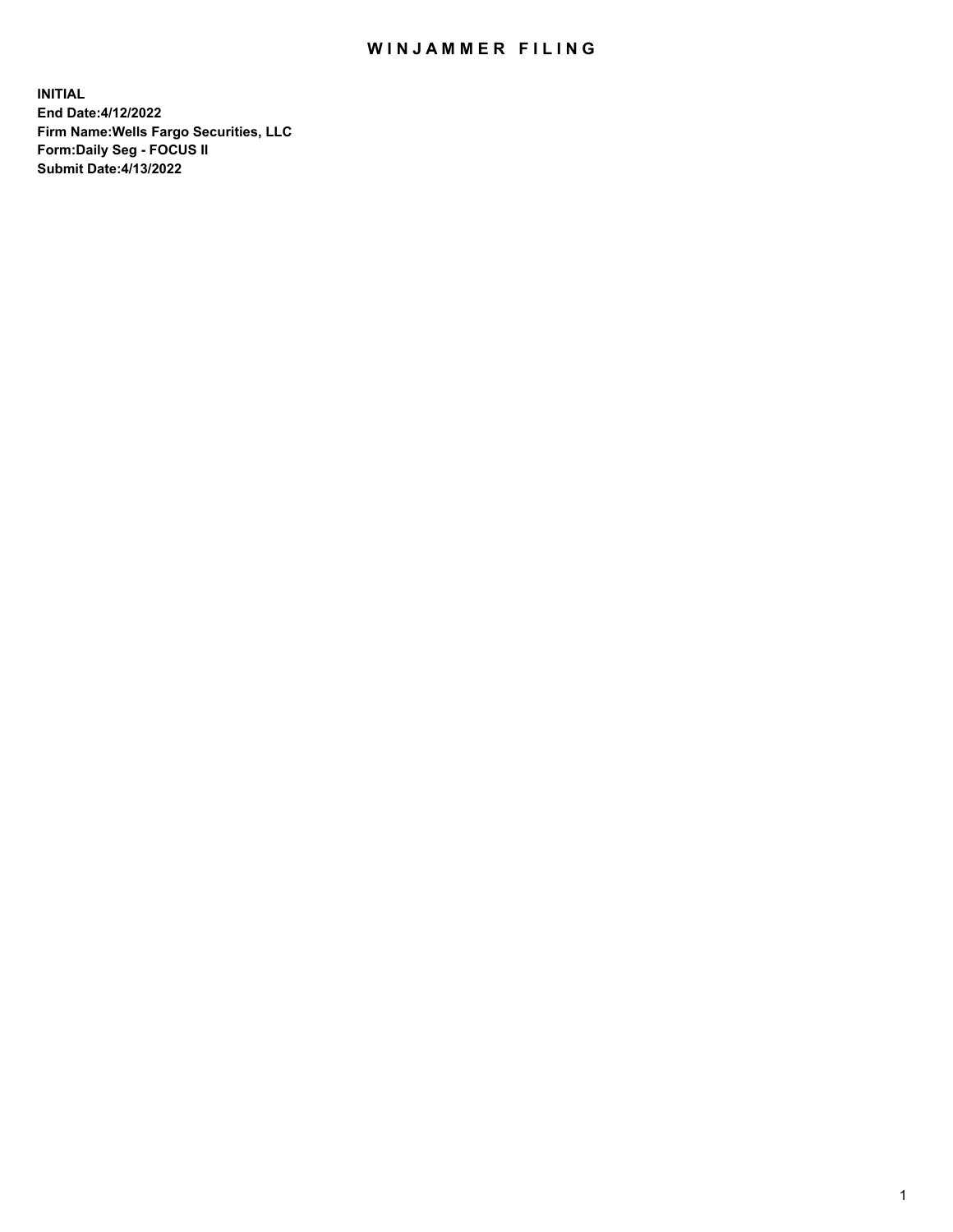**INITIAL End Date:4/12/2022 Firm Name:Wells Fargo Securities, LLC Form:Daily Seg - FOCUS II Submit Date:4/13/2022 Daily Segregation - Cover Page**

| Name of Company                                                                                                                                                                                                                                                                                                                | <b>Wells Fargo Securities LLC</b>                          |
|--------------------------------------------------------------------------------------------------------------------------------------------------------------------------------------------------------------------------------------------------------------------------------------------------------------------------------|------------------------------------------------------------|
| <b>Contact Name</b>                                                                                                                                                                                                                                                                                                            | <b>James Gnall</b>                                         |
| <b>Contact Phone Number</b>                                                                                                                                                                                                                                                                                                    | 917-699-6822                                               |
| <b>Contact Email Address</b>                                                                                                                                                                                                                                                                                                   | james.w.gnall@wellsfargo.com                               |
| FCM's Customer Segregated Funds Residual Interest Target (choose one):<br>a. Minimum dollar amount: ; or<br>b. Minimum percentage of customer segregated funds required:% ; or<br>c. Dollar amount range between: and; or<br>d. Percentage range of customer segregated funds required between:% and%.                         | 105,000,000<br><u>0</u><br>0 <sub>0</sub><br>00            |
| FCM's Customer Secured Amount Funds Residual Interest Target (choose one):<br>a. Minimum dollar amount: ; or<br>b. Minimum percentage of customer secured funds required:%; or<br>c. Dollar amount range between: and; or<br>d. Percentage range of customer secured funds required between:% and%.                            | 30,000,000<br><u>0</u><br>0 <sub>0</sub><br>0 <sub>0</sub> |
| FCM's Cleared Swaps Customer Collateral Residual Interest Target (choose one):<br>a. Minimum dollar amount: ; or<br>b. Minimum percentage of cleared swaps customer collateral required:% ; or<br>c. Dollar amount range between: and; or<br>d. Percentage range of cleared swaps customer collateral required between:% and%. | 355,000,000<br><u>0</u><br>00<br>00                        |

Attach supporting documents CH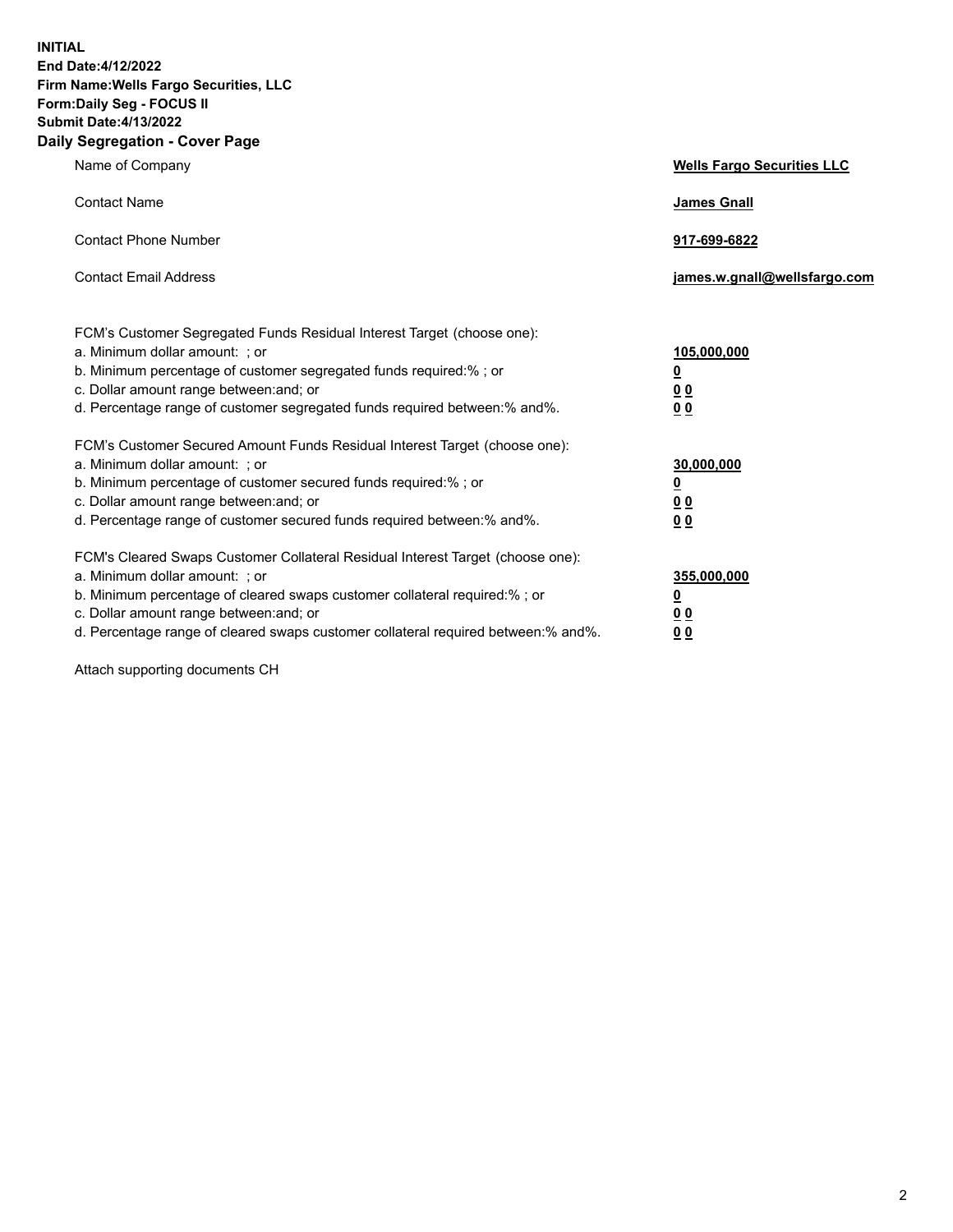**INITIAL End Date:4/12/2022 Firm Name:Wells Fargo Securities, LLC Form:Daily Seg - FOCUS II Submit Date:4/13/2022 Daily Segregation - Secured Amounts**

## Foreign Futures and Foreign Options Secured Amounts

Amount required to be set aside pursuant to law, rule or regulation of a foreign government or a rule of a self-regulatory organization authorized thereunder

- 1. Net ledger balance Foreign Futures and Foreign Option Trading All Customers A. Cash **684,052,587** [7315]
	- B. Securities (at market) **371,119,379** [7317]
- 2. Net unrealized profit (loss) in open futures contracts traded on a foreign board of trade **-190,306,234** [7325]
- 3. Exchange traded options
	- a. Market value of open option contracts purchased on a foreign board of trade **20** [7335]
	- b. Market value of open contracts granted (sold) on a foreign board of trade **0** [7337]
- 4. Net equity (deficit) (add lines 1. 2. and 3.) **864,865,752** [7345]
- 5. Account liquidating to a deficit and account with a debit balances gross amount **3,718,517** [7351] Less: amount offset by customer owned securities **-3,711,065** [7352] **7,452** [7354]
- 6. Amount required to be set aside as the secured amount Net Liquidating Equity Method (add lines 4 and 5)
- 7. Greater of amount required to be set aside pursuant to foreign jurisdiction (above) or line 6.

## FUNDS DEPOSITED IN SEPARATE REGULATION 30.7 ACCOUNTS

- 1. Cash in banks
	- A. Banks located in the United States **215,212,994** [7500]
	- B. Other banks qualified under Regulation 30.7 **2,030,371** [7520] **217,243,365**
- 2. Securities
	- A. In safekeeping with banks located in the United States **496,879,228** [7540]
- B. In safekeeping with other banks qualified under Regulation 30.7 **0** [7560] **496,879,228** [7570]
- 3. Equities with registered futures commission merchants
	-
	-
	- C. Unrealized gain (loss) on open futures contracts **82,214,232** [7600]
	- D. Value of long option contracts **20** [7610]
	- E. Value of short option contracts **0** [7615] **96,324,132** [7620]
- 4. Amounts held by clearing organizations of foreign boards of trade
	- A. Cash **0** [7640]
	- B. Securities **0** [7650]
	- C. Amount due to (from) clearing organization daily variation **0** [7660]
	- D. Value of long option contracts **0** [7670]
	- E. Value of short option contracts **0** [7675] **0** [7680]
- 5. Amounts held by members of foreign boards of trade
	-
	- B. Securities **0** [7710]
	- C. Unrealized gain (loss) on open futures contracts **-213,647,847** [7720]
	- D. Value of long option contracts **0** [7730]
	- E. Value of short option contracts **0** [7735] **182,604,904** [7740]
- 6. Amounts with other depositories designated by a foreign board of trade **0** [7760]
- 7. Segregated funds on hand **0** [7765]
- 8. Total funds in separate section 30.7 accounts **993,051,629** [7770]
- 9. Excess (deficiency) Set Aside for Secured Amount (subtract line 7 Secured Statement Page 1 from Line 8)
- 10. Management Target Amount for Excess funds in separate section 30.7 accounts **30,000,000** [7780]
- 11. Excess (deficiency) funds in separate 30.7 accounts over (under) Management Target **98,178,425** [7785]

**0** [7305]

**864,873,204** [7355]

## **864,873,204** [7360]

[7530]

 A. Cash **-40,130,271** [7580] B. Securities **54,240,151** [7590]

 A. Cash **396,252,751** [7700] **128,178,425** [7380]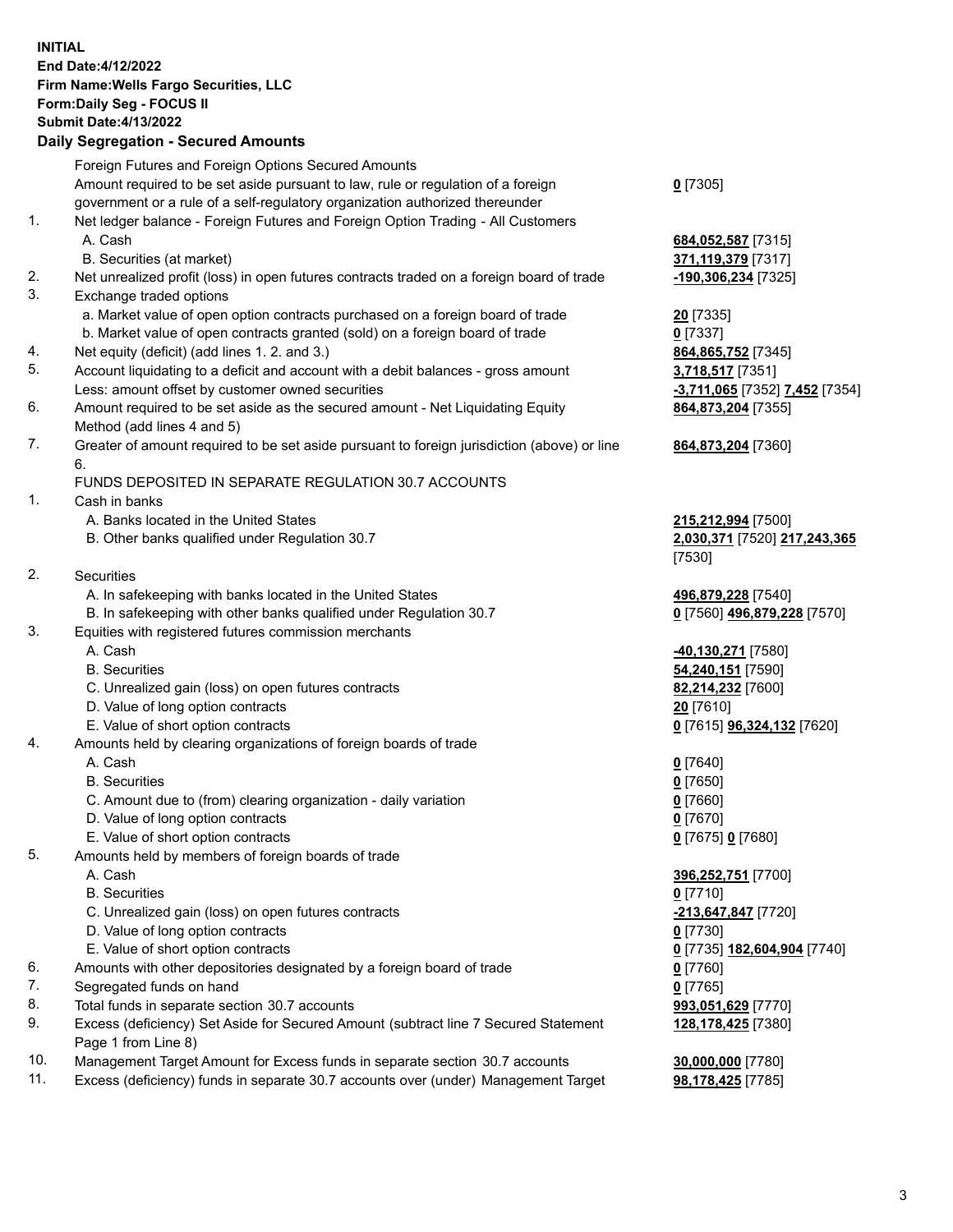**INITIAL End Date:4/12/2022 Firm Name:Wells Fargo Securities, LLC Form:Daily Seg - FOCUS II Submit Date:4/13/2022 Daily Segregation - Segregation Statement** SEGREGATION REQUIREMENTS(Section 4d(2) of the CEAct) 1. Net ledger balance A. Cash **3,185,061,368** [7010] B. Securities (at market) **1,938,797,779** [7020] 2. Net unrealized profit (loss) in open futures contracts traded on a contract market **104,078,639** [7030] 3. Exchange traded options A. Add market value of open option contracts purchased on a contract market **4,750,990,577** [7032] B. Deduct market value of open option contracts granted (sold) on a contract market **-4,421,055,287** [7033] 4. Net equity (deficit) (add lines 1, 2 and 3) **5,557,873,076** [7040] 5. Accounts liquidating to a deficit and accounts with debit balances - gross amount **83,273,625** [7045] Less: amount offset by customer securities **-81,978,950** [7047] **1,294,675** [7050] 6. Amount required to be segregated (add lines 4 and 5) **5,559,167,751** [7060] FUNDS IN SEGREGATED ACCOUNTS 7. Deposited in segregated funds bank accounts A. Cash **70,709,118** [7070] B. Securities representing investments of customers' funds (at market) **725,846,362** [7080] C. Securities held for particular customers or option customers in lieu of cash (at market) **169,528,410** [7090] 8. Margins on deposit with derivatives clearing organizations of contract markets A. Cash **2,767,950,959** [7100] B. Securities representing investments of customers' funds (at market) **124,023,176** [7110] C. Securities held for particular customers or option customers in lieu of cash (at market) **1,769,269,369** [7120] 9. Net settlement from (to) derivatives clearing organizations of contract markets **102,069,250** [7130] 10. Exchange traded options A. Value of open long option contracts **4,750,990,577** [7132] B. Value of open short option contracts **-4,421,055,287** [7133] 11. Net equities with other FCMs A. Net liquidating equity **0** [7140] B. Securities representing investments of customers' funds (at market) **0** [7160] C. Securities held for particular customers or option customers in lieu of cash (at market) **0** [7170] 12. Segregated funds on hand **0** [7150] 13. Total amount in segregation (add lines 7 through 12) **6,059,331,934** [7180]

- 14. Excess (deficiency) funds in segregation (subtract line 6 from line 13) **500,164,183** [7190]
- 15. Management Target Amount for Excess funds in segregation **105,000,000** [7194]
- 16. Excess (deficiency) funds in segregation over (under) Management Target Amount Excess

**395,164,183** [7198]